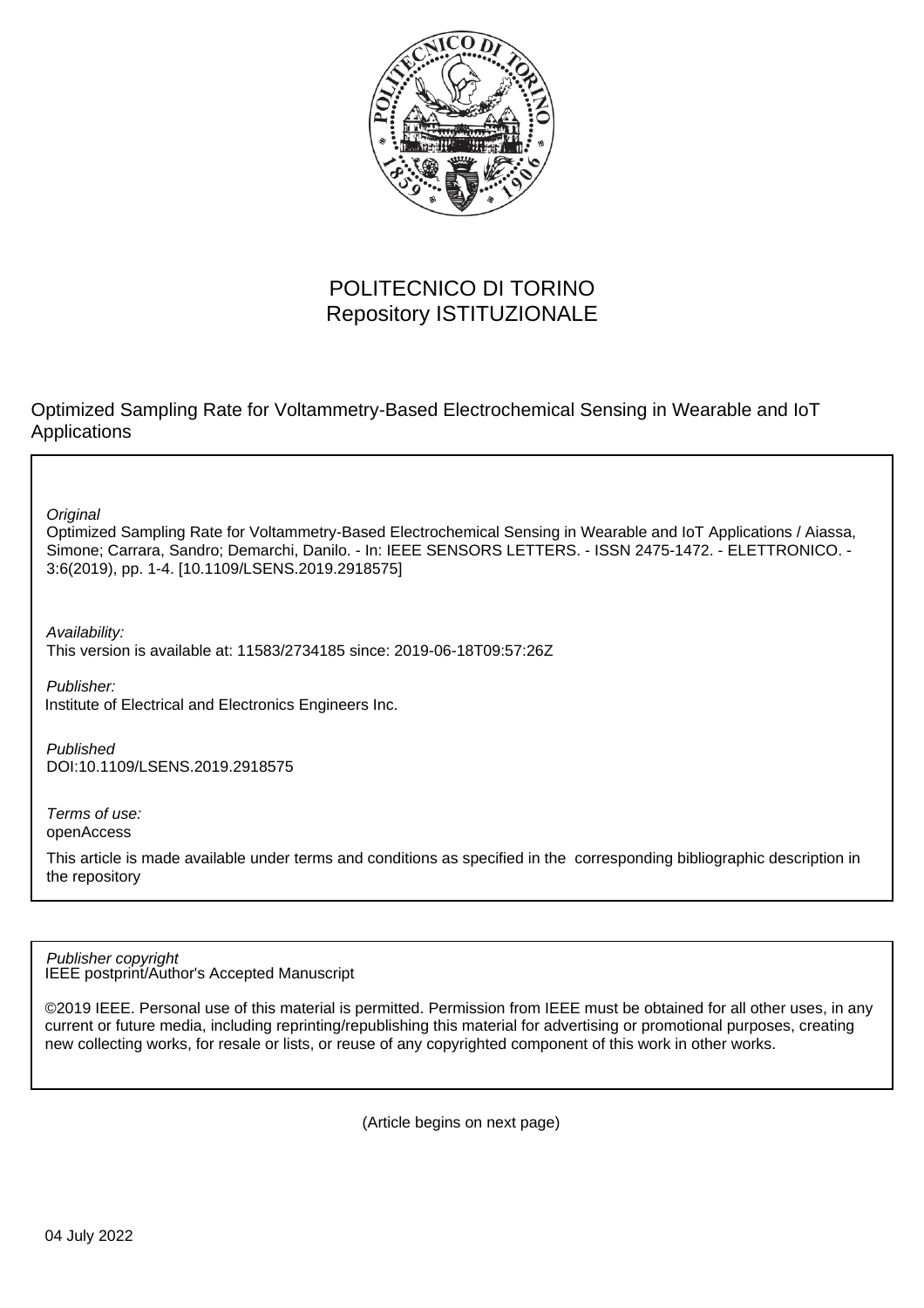# **Optimized Sampling Rate for Voltammetry-Based Electrochemical Sensing in Wearable and IoT Applications**

Simone Aiassa<sup>12\*</sup>, Sandro Carrara<sup>23\*\*</sup>, and Danilo Demarchi<sup>13\*\*\*</sup>

*<sup>1</sup>Department of Electronics and Telecommunications, Politecnico di Torino, Turin, 10129 Italy*

*<sup>2</sup>Integrated Systems Laboratory, École Polytechnique Fédérale de Lausanne, Lausanne, 1015 Switzerland*

*<sup>3</sup>Integrated Circuits Laboratory, École Polytechnique Fédérale de Lausanne, Neuchâtel, 2002 Switzerland*

\**Student Member, IEEE*

\*\**Fellow Member, IEEE*

\*\*\**Senior Member, IEEE*

Abstract—The recent advancements in electrochemical measurements are guiding the development of new platforms for in-situ point-of-care monitoring of human-metabolite, markers and drugs. Despite this, the application of Voltammetry-Based Sensing (VBS) techniques is still limited in wearable, portable, or IoT systems. In order to use VBS approaches to measure analytes in small and low-power electronic platforms for diagnostics, several improvements are required. For example, the definition of a method to achieve the right trade-off between sample rate and sensing performance is still missing. To develop a method to define the best sampling rate, we present here an extensive analysis of experimental data to prove that is feasible to detect drugs such as paracetamol by Staircase Cyclic Voltammetry (SCV) or Differential Pulse Voltammetry (DVP) direct detection methods, with low sampling frequency. Our results prove that the proposed method helps the development of systems capable of discriminating the minimum pharmacology concentration of the metabolite under analysis with a massive reduction of the sampling frequency.

Index Terms—Bio-sensor, Cyclic Voltammetry, Differential Pulse Voltammetry, Electrochemical Sensors, Low Power, IoT, Paracetamol, Point-of-care, Sampling Rate, Wearable.

## I. INTRODUCTION

The real-time point-of-need biochemical sensing provides the possibility of direct non-invasive monitoring of patients, giving continuously valuable insights into their health and their well-being. Electro-analytical measurements can be directly exploited in-situ and without sample purification. This brings the benefit of a point-of-care detection of several different analytes and drugs on wearable, portable, and IoT systems [1]. If we consider this new scenario, the portable devices strongly constraint the maximum power consumption of the system. In order to enlarge the battery life-time, one possible approach is the reduction of the sampling rate of the sensing node [2], leading to a reduction of data density and signal bandwidth. In fact, the key components of the power consumption in the device are related to the power spent by signal elaboration and data transmission, which are both directly influenced by the sampling rate.

Potentiometric and amperometric techniques, for example, Open-Circuit Potential (OCP) [3] and Chrono-Amperometry (CA) [4], are usually exploited in wearable devices for electrochemical sensing thanks to their capability of carrying out the bio-sensing information through a low-complexity electrical-converter. In those cases, the sampled information (concentration of analyte), is directly related to an electrical quantity, voltage or current. The ratio between the number of samples and the number of information detected is one, implying an information throughput equal to one. Nevertheless, OCP and CA are not suitable for the detection of all the possible analytes, due to the higher variability and the poor stability over time of micro reference electrodes [5].

The voltammetry-based electro-analytical tools are largely used in electrochemistry to obtain quantitative information on RedOx processes in a laboratory environment [6]. Thanks to the recent advancement in electronics, the Voltammetry Based Sensing (VBS) techniques are appearing on the scene as methods for direct sensing at the point-of-need [7]–[9]. In VBS, the electrochemical cell is excited by a voltage sweep applied between its Working Electrode (WE) and its Reference Electrode (RE). The current produced by the oxidation or the reduction of the target species is then measured from the Counter Electrode (CE) or equivalently from the WE. This current usually is reported versus the applied potential obtaining the so-called voltammogram. The voltammogram has a peculiar shape that depends, for example, on the drug present in the solution with current peaks corresponding to RedOx phenomena. From the height of these peaks, it is so possible to evaluate the concentration of the drug [10]. The indirect method of measuring through peakdetermination in VBS introduces complexity and increases the data bandwidth (w.r.t. OCP and CA). The throughput is no more one: to sense one sample of concentration, we have to sample more than one time the current. However, the higher complexity of the method increases specificity and sensitivity [10] and provides simultaneous determination of different compounds [11]. To be effective, the VBS approach requires the sampling of a well-defined voltammogram. Despite the massive literature, at the best of our knowledge, a real definition of the optimal sampling rate does not exist. This value is usually set by empirical methods, for example, considering how many data points are forming the complete voltammogram graph. Therefore, as already suggested by [12]–[14], there is the need for a novel and effective method for reducing and optimizing the sampling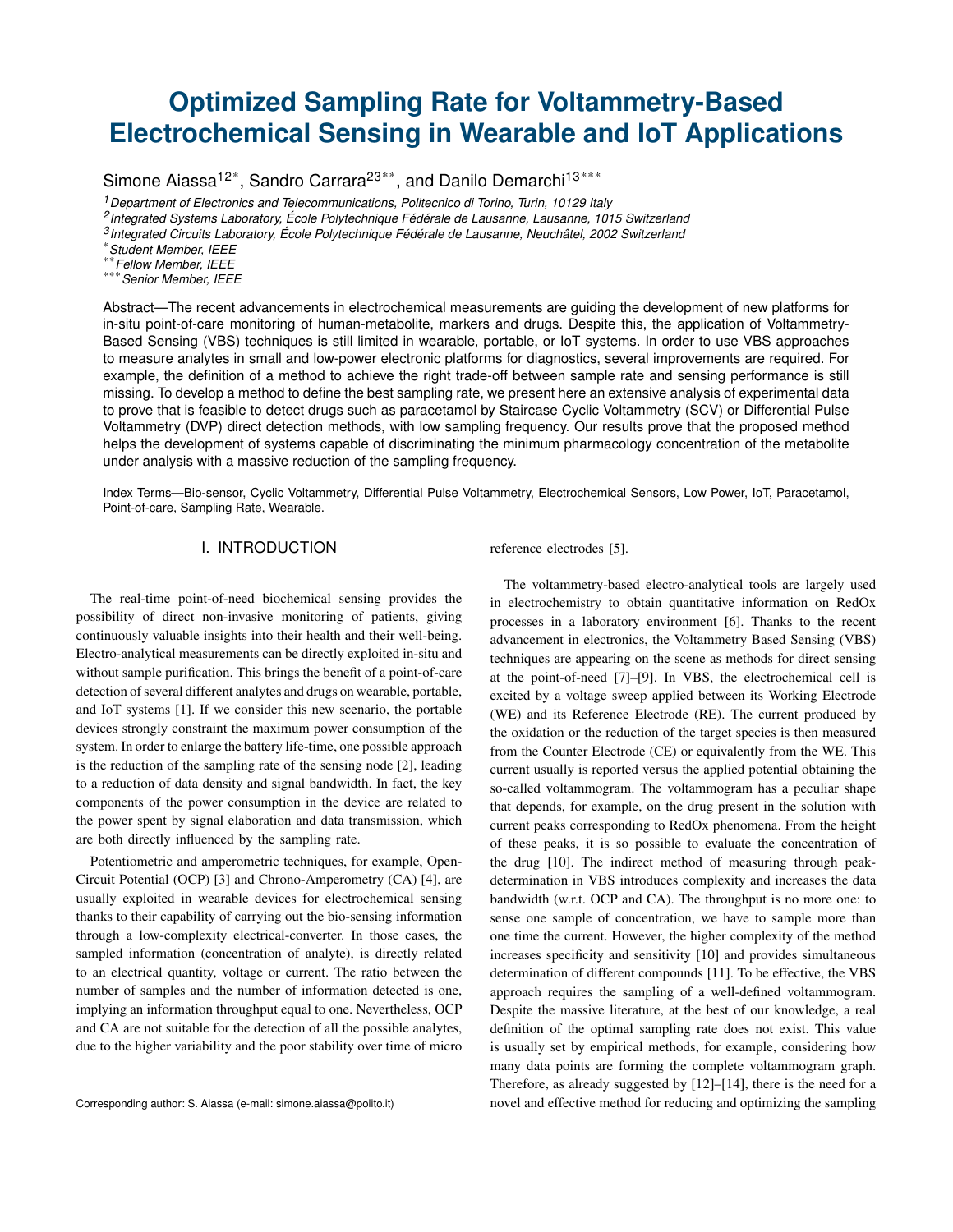rate in VBS.

The preliminary results here presented are necessary to quantitatively prove that the data produced by VBS techniques can be efficiently down-sampled. The final results demonstrate the efficient application of a sampling rate optimization method on a full set of in-vitro measurements, considering as test case the sensing of acetaminophen, also known as paracetamol and N-acetylp-aminophenol (APAP), a widely used analgesic [15].

## *A. Staircase Cyclic Voltammetry and Differential Pulse Voltammetry*

[12]–[14] consider the Fast Scan Cyclic Voltammetry (FSCV) for neurotransmitters, a specific case where the sample rate is limited by communication bandwidth. Differently, to the best of our knowledge, for the first time, we here investigate more general methods like Staircase Cyclic Voltammetry (SCV) and Differential Pulse Voltammetry (DPV) for drug monitoring.

The APAP can be sensed either through SCV or DPV with simple devices for continuous monitoring 1 describes those methods. The SCV (Fig. 1a) procedure requires the application of a driving voltage ramp between WE and RE, that generally is generated through a staircase of voltage step, defined by a voltage height  $(V<sub>sten</sub>)$  and a time length  $(t<sub>step</sub>)$ . The voltage scan ranges in an interval related to the RedOx process under analysis. The ratio between  $V_{step}$  and  $t_{step}$ is also called Scan Rate (SR). Every sampling time interval t<sub>sample</sub>, a current sample is acquired from the CE/WE loop. According to the Randles-Sevcik equation [10], is possible to derive the analyte concentration by processing the voltammogram to detect the height of the current peak [6]. The DPV (Fig. 1b) adds to the staircase a pulse wave signal and introduces as main advantages the reduction of non-Faradic current related to double layer effect, the enhancement of the current peak, and the reduction of noise [16]. Typically, SCV is applied to detect both oxidation and reduction peaks, while DPV only for one kind of reaction, for this reason, the voltage-scan ranges can be different in the two methods.



Fig. 1. SCV (a) and DPV (b) methods examples, the cell is driven by the wave (right) to acquire the voltammogram (left). The output can be elaborated in the calibration curve (c).

From electrochemical determination, is possible to derive a calibration curve (Fig. 1c) which is the relation between the concentration of analyte and the current (in VBS the height of the current-peak). Typically, the calibration curves form of a straight line in the region of interest, and the Sensitivity (S) represents the slope of this curve. The parameter Limit of Detection (LOD) specifies the minimum quantity of an analyte that can be determined.

#### II. METHODS

#### *A. Materials and Equipment*

APAP powder from Sigma Aldrich® (Acetaminophen BioXtra,  $\geq$  99%) in the day of use is dissolved in a background electrolyte, namely, Phosphate Buffer Saline (PBS) solution at pH 7.4. The buffer is purchased from Sigma Aldrich® and it is composed of 10 mM phosphate buffer, 2.7 mM potassium chloride, and 137 mM sodium chloride. The sensing equipment is composed of a commercial potentiostat, namely the Metrohm Autolab PGSTAT 302N, driven by the software Nova 1.11. The instrument is interfaced using DropSens DRP-110, Screen-Printed Electrode (SPE) composed of carbon WE with 4 mm diameter, carbon CE, and silver (pseudo-) RE [17] for the drug-detection.

#### *B. In Vitro Data Collection*

For the preliminary analysis, a sample containing  $300 \mu M$  of APAP is selected as a reference measure, since this value is the maximum in the therapeutic range [15]. A parametric analysis is performed in SCV considering a different number of samples per voltammogram, equivalently, varying the sampling frequency  $(F<sub>s</sub>)$ . The SR is set to  $0.2$  V/s, the driving voltage ranges in  $-0.1$ : 1.1 V, while the step voltage height ranges in  $1:24 \text{ mV}$ , and the step time length ranges in 5 : 120 ms. For the final analysis, a full sevenpoints calibration procedure in the therapeutic range  $50:300 \mu M$  is performed. Subsequent increasing concentration steps of 50 µM of APAP are measured. To consider the inter-electrode variability and to avoid artifacts, the measurement is repeated three times for each condition with a new electrode. The SCV is performed with a SR of 0.2 V/s, with a driving voltage ranging in  $-0.1$ : 1.1 V, with a step voltage height of 6 mV, and a step time length of 30 ms. The DPV is performed at  $0.1$  V/s, in the range  $0:1$  V, with a step height of 6 mV, an step length of 60 ms, the pulse amplitude is set to 60 mV, and the pulse time length to 30 ms.

#### *C. Peak Detection and Elaboration*

The collected data are processed in Matlab® (v. R2017b). After subtracting the background-current obtained by the blank measurement, the peaks are detected and analysed with the findpeaks built-in function to return the height of the oxidation-current peak and its position. The calibration curve, the sensitivity and the coefficient of determination  $(r^2)$  are derived by regression built-in function. The LOD is computed as three times the standard deviation of the blank measure around the peak, divided by S.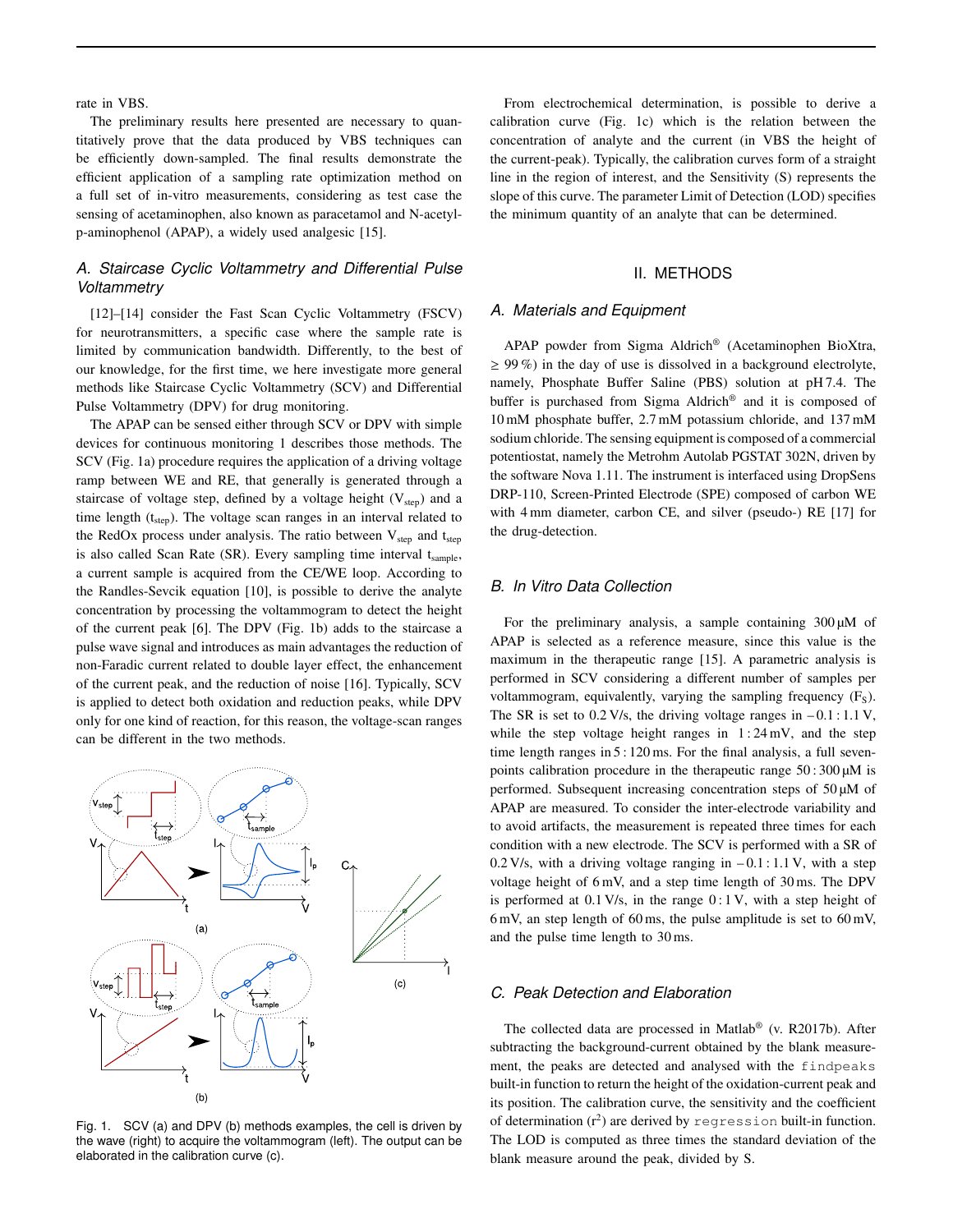#### III. RESULTS AND DISCUSSION

#### *A. Preliminary Analysis*

Considering the main parameters of SCV and DPV methods as the Scan Rate (SR), the total number of samples acquired per ramp  $(N<sub>S</sub>)$ , and the full voltage scan interval  $(V<sub>scan</sub>)$ , is possible to define the sampling frequency  $(F<sub>S</sub>)$  as in (1). The equation gives us three degrees of freedom to reduce the sampling rate, but, considering a fixed analyte and a fixed electrochemical sensor, only the reduction of the number of samples seems easy practicable. The voltage scan interval is determined by the reaction under analysis and also the SR is a variable which should be primarily optimized considering the diffusivity of the reaction under analysis [18].

$$
F_S = SR \cdot \frac{N_S}{V_{scan}} \tag{1}
$$

As a preliminary analysis, a set of lab measurements is considered varying the number of steps per SCV, fixing all the other parameters. Fig. 2 presents graphically the results. In Fig. 2a the y-axis shows the peak-current error. The error is defined as the difference between the best possible estimation of the peak we can dispose of (i.e. sampling the current with the maximum sampling frequency granted by the instrument [19]) and a given approximation of the estimated peak (i.e. sampling the current with a given frequency, x-axis). The error quasi-linearly depends on the sampling period. This effect is due to the lower resolution in the peak measurement, but it is also highly influenced by the increase of voltage step height [20]. Fig. 2b analyzes the Signal to Noise Ratio (SNR, y-axis) versus the sampling frequency. Two different values are taken into account: the SNR of the full voltammogram, and the SNR of only the detected output, i.e. the SCV peak value. The SNR is defined considering the signal (S) as the full voltammogram or the detected peak at the maximum possible sampling rate, while the noise (N) is the difference between the signal (S) and the output voltammogram or peak at the given sampling frequency. The noise introduced by the reduction of sampling frequency is visibly lower considering the SCV-peak with respect to the noise present in the full voltammogram. This happens because the peak detection is not a linear operator, but a feature-extractor, acting to some extent as a filter. The output in which we are interested to develop the electrochemical sensor is primarily the peak height. This analysis proves that is feasible to reduce of the sampling rate over what is usually considered the limit because the noise introduced in the voltammogram does not reflect linearly to the increase of noise in the output measure.



Fig. 2. Analysis of SCV output varying sampling rate. (a) Peak error percentage (w.r.t maximum). (b) SNR ratio (w.r.t. maximum) of full voltammogram (SCV-voltammogram) and detected peaks (SCV-peak).

#### *B. Reduction of Sampling Rate*

For the final analysis, two sensing methods are taken into account, SCV and DPV. The data collected using the seven-points calibration are analyzed progressively halving the sampling frequency from 33 Hz down to 0.1 Hz. The selected range of frequency is derived from the literature and instrument (Autolab) indications [19]. The output current is re-sampled with an increasingly higher sampling interval (tsample). Otherwise, the input driving voltage ramp is unvaried, to avoid any effect related to the increase of the voltage step  $(V_{step})$ . The down-sampling procedure visibly reduces the quantity of information in the voltammogram. Fig. 3 presents some points of the analysis for demonstration purpose. Fig. 4 reports graphically the results of this analysis from 33 Hz down to 0.6 Hz. The results below this frequency are not valid since it is not possible to retrieve anymore useful information from the voltammogram. The parameters under investigation are the sensitivity (4a), the LOD (4b), the current peak position (4c), and the linearity of the calibration curves (4d).



Fig. 3. Resulting voltammograms in SCV (a) and DPV (b), varying the sample-rate.



Fig. 4. Effect of down-sampling w.r.t. sampling frequency in SCV and DPV: (a) sensitivity, (b) LOD, (c) voltage peak position, (d) calibration curve linearity.